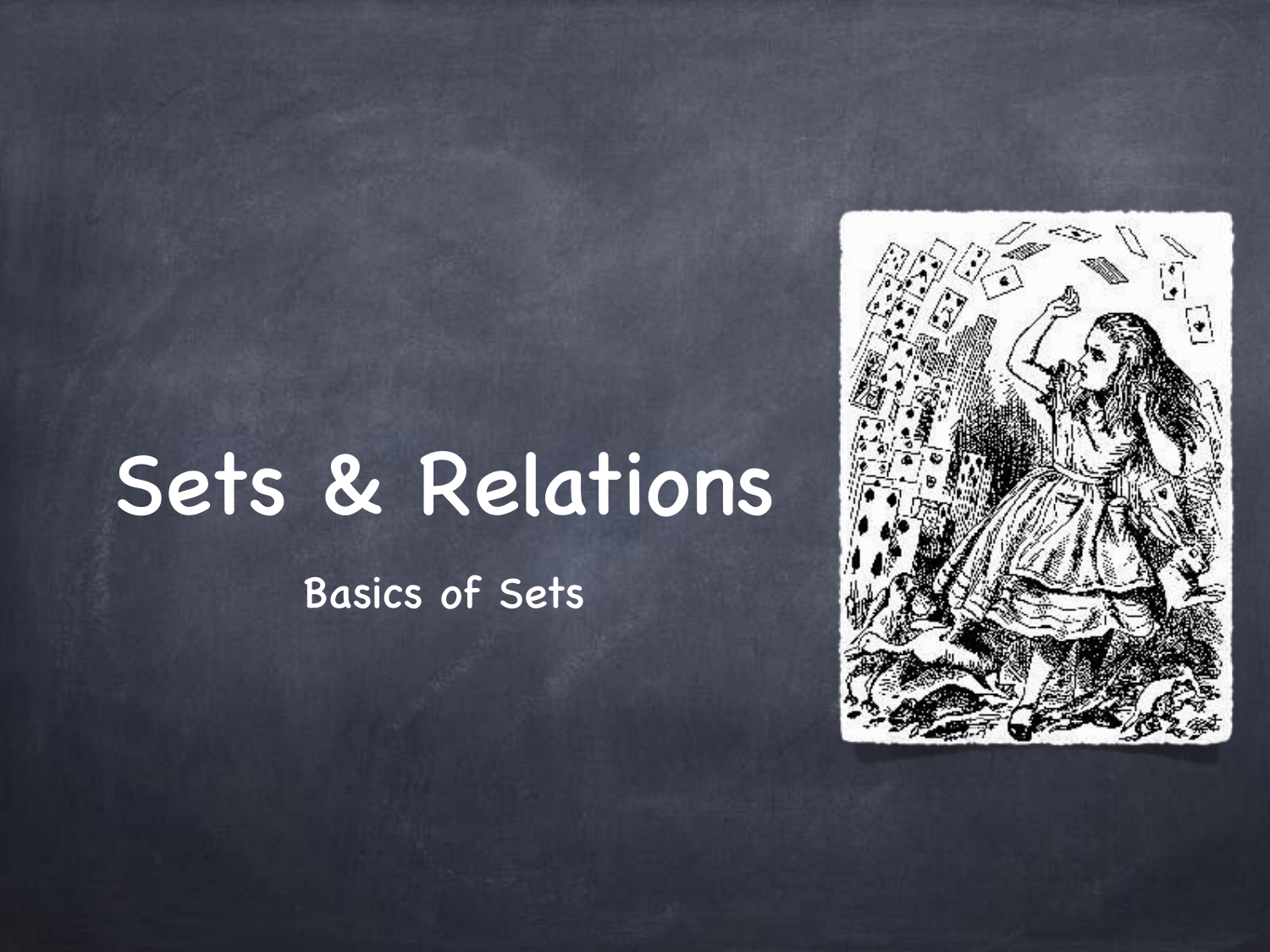## Relational Database

| $\boldsymbol{\mathsf{X}}$ | Y                 | Likes(x,y)   |  |
|---------------------------|-------------------|--------------|--|
|                           | <b>Alice</b>      | <b>TRUE</b>  |  |
| <b>Alice</b>              | <b>Jabberwock</b> | <b>FALSE</b> |  |
|                           | Flamingo          | <b>TRUE</b>  |  |
| <b>Jabberwock</b>         | <b>Alice</b>      | <b>FALSE</b> |  |
|                           | <b>Jabberwock</b> | <b>TRUE</b>  |  |
|                           | Flamingo          | <b>FALSE</b> |  |
| Flamingo                  | <b>Alice</b>      | <b>FALSE</b> |  |
|                           | <b>Jabberwock</b> | <b>FALSE</b> |  |
|                           | Flamingo          | <b>TRUE</b>  |  |

**Sets & Relations in action**

#### Relational DB Table

| Likes             |                   |  |  |  |
|-------------------|-------------------|--|--|--|
| X                 | V                 |  |  |  |
| <b>Alice</b>      | <b>Alice</b>      |  |  |  |
| <b>Alice</b>      | Flamingo          |  |  |  |
| <b>Jabberwock</b> | <b>Jabberwock</b> |  |  |  |
| Flamingo          | Flamingo          |  |  |  |

Queries to the DB are set/logical operations ◈

- SELECT x ぁ FROM Likes WHERE y='Alice' OR y='Flamingo'
- { x | (x,Alice) ∈ Likes } ∪ { x | (x,Flamingo) ∈ Likes }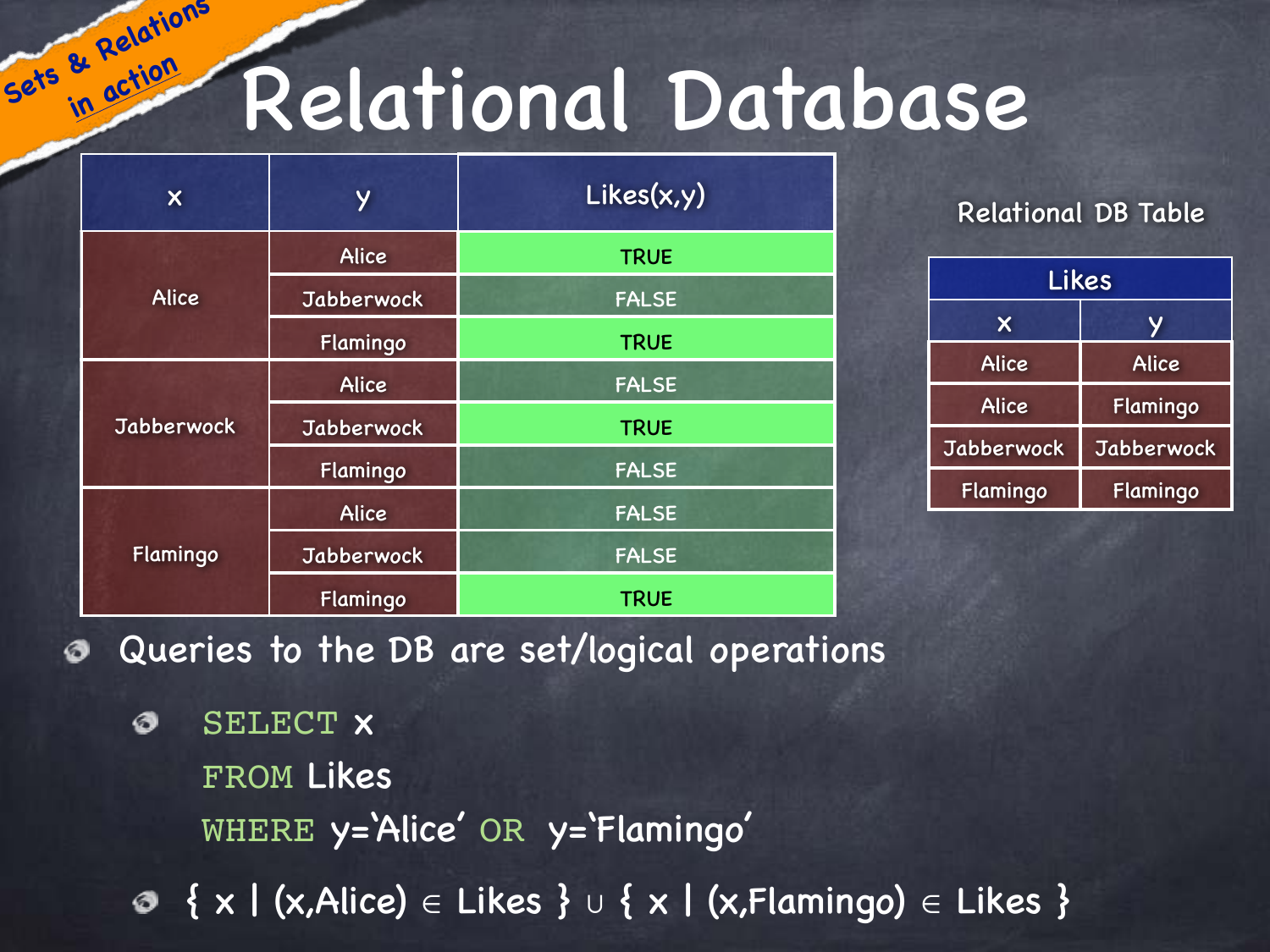### Sets: Basics

Unordered collection of "elements"

 $\odot$  e.g.:  $\mathbb{Z}$ ,  $\mathbb{R}$  (infinite sets),  $\emptyset$  (empty set), {1, 2, 5}, ...

Will always be given an implicit or explicit universe (universal set) from which the elements come

(Aside: In developing the foundations of mathematics, often one starts from "scratch", using only set theory to create the elements themselves)

**O** Set membership: e.g. 0.5 ∈ R, 0.5 ∉ Z, Ø ∉ Z **O** Set inclusion: e.g.  $\mathbb{Z}, \subseteq \mathbb{R}, \emptyset \subseteq \mathbb{Z}$ 

**Set operations: complement, union, intersection, difference**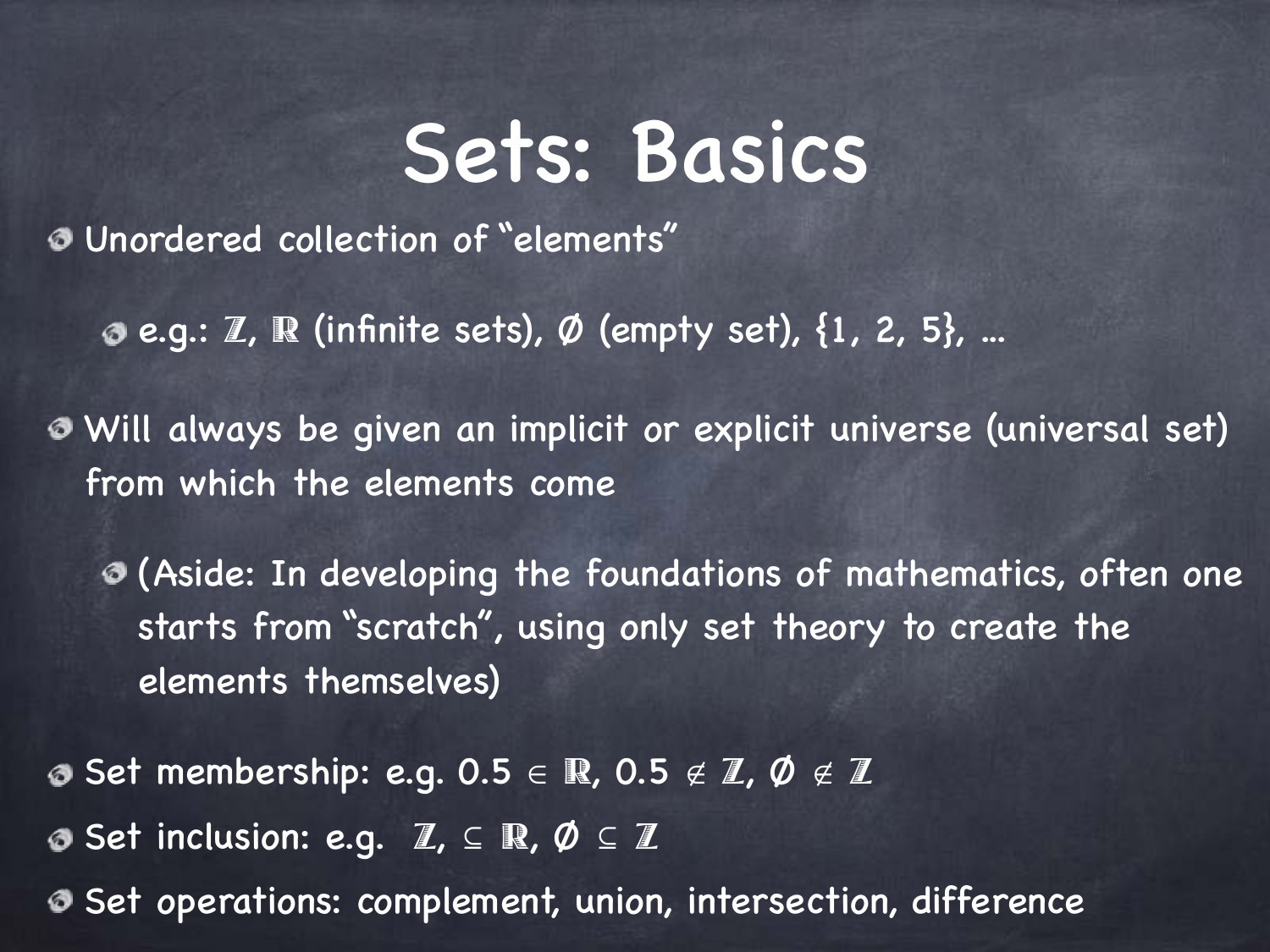# Set Operations











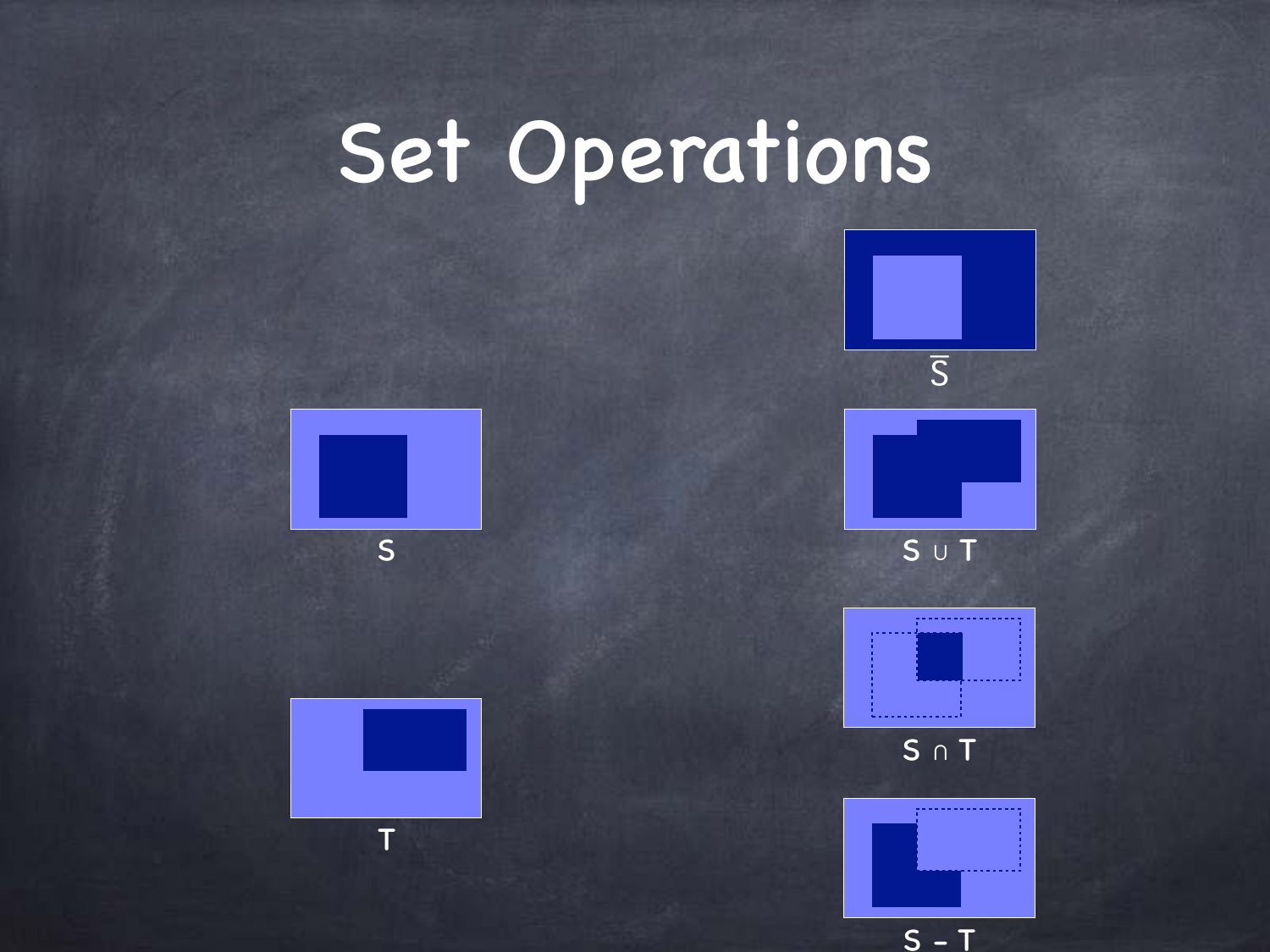### Sets as Predicates

| $\boldsymbol{\mathsf{X}}$ | Winged(x)    | Flies(x)     | Pink(x)      | inClub(x)    |
|---------------------------|--------------|--------------|--------------|--------------|
| <b>Alice</b>              | <b>FALSE</b> | <b>FALSE</b> | <b>FALSE</b> | <b>TRUE</b>  |
| Jabberwock                | <b>TRUE</b>  | <b>TRUE</b>  | <b>FALSE</b> | <b>FALSE</b> |
| Flamingo                  | <b>TRUE</b>  | <b>TRUE</b>  | <b>TRUE</b>  | <b>TRUE</b>  |

Given a predicate can define the set of elements for which it holds  $\odot$  WingedSet = { $\times$  | Winged(x) } = {J'wock, Flamingo}  $\odot$  FliesSet = { x | Flies(x) } = {J'wock, Flamingo} **O** PinkSet =  $\{ x | Pink(x) \}$  =  $\{Flamingo\}$ 

Conversely, given a set, can define a membership predicate for it e.g. given set Club = {Alice, Flamingo}. Then, define predicate  $inclub(x)$  s.t.  $inclub(x)$  = True iff  $x \in Club$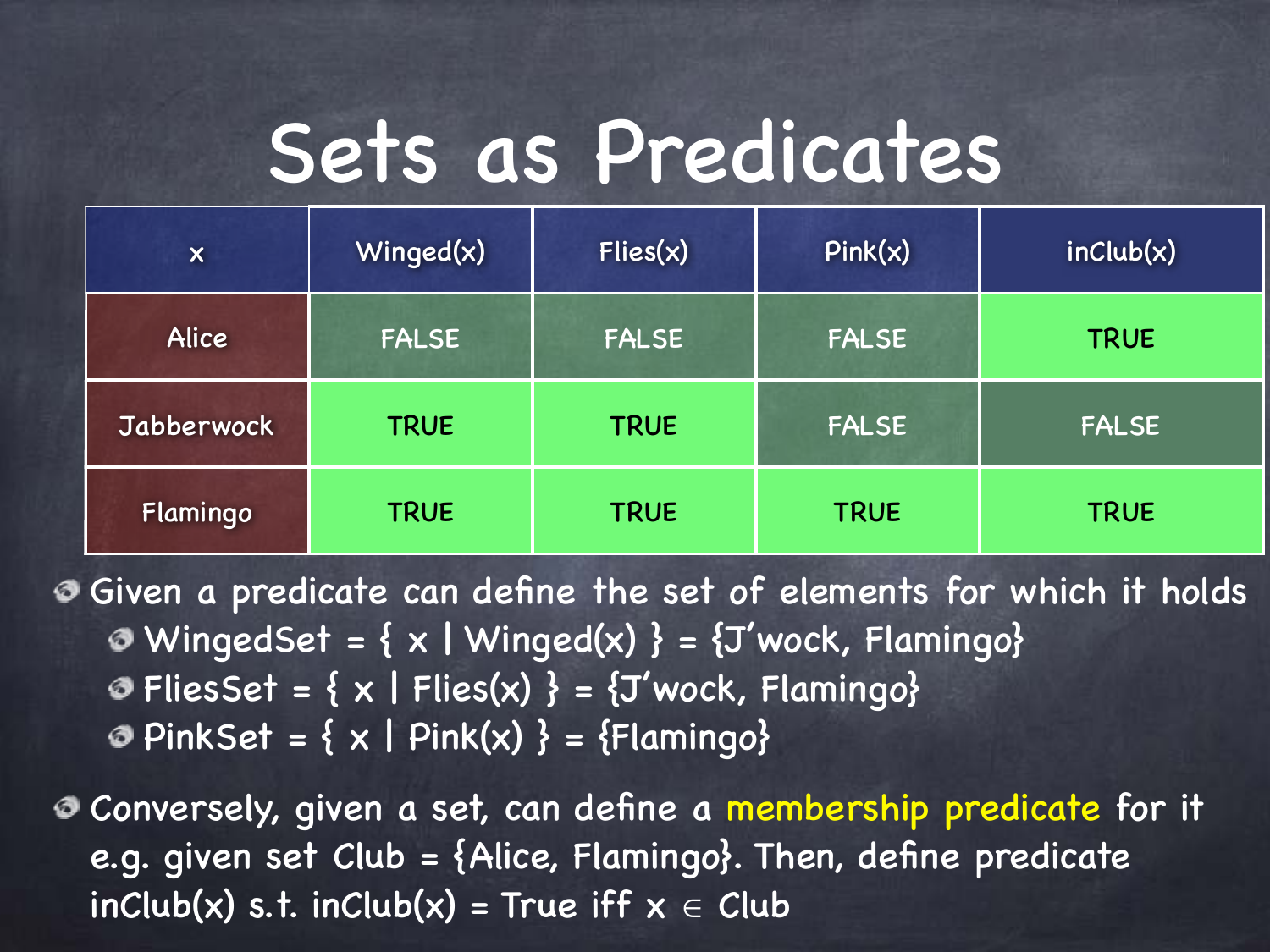## Set Operations



Note: Notation inS(x) used only to explicate the connection with predicate logic. Will always write x∈S later.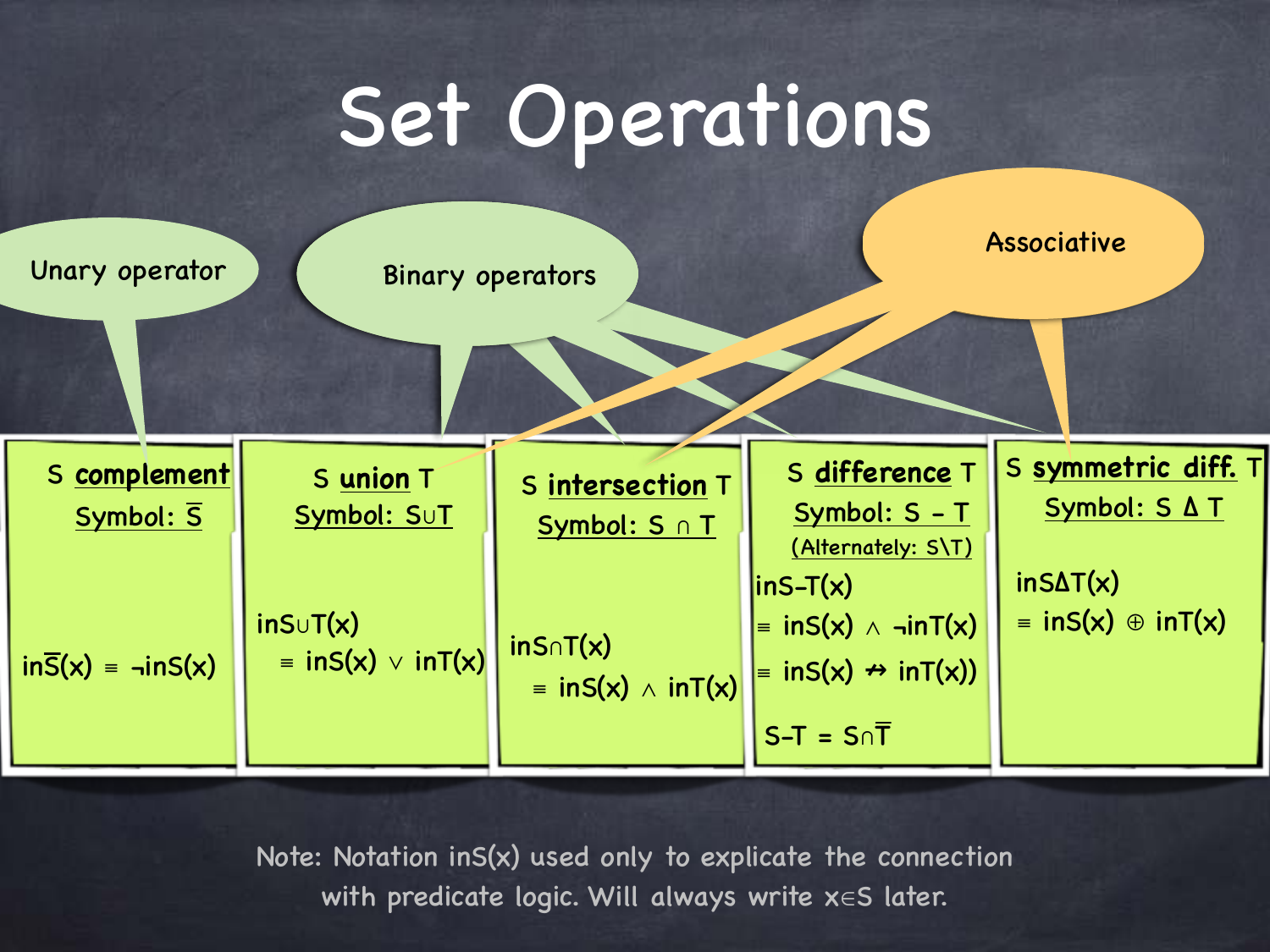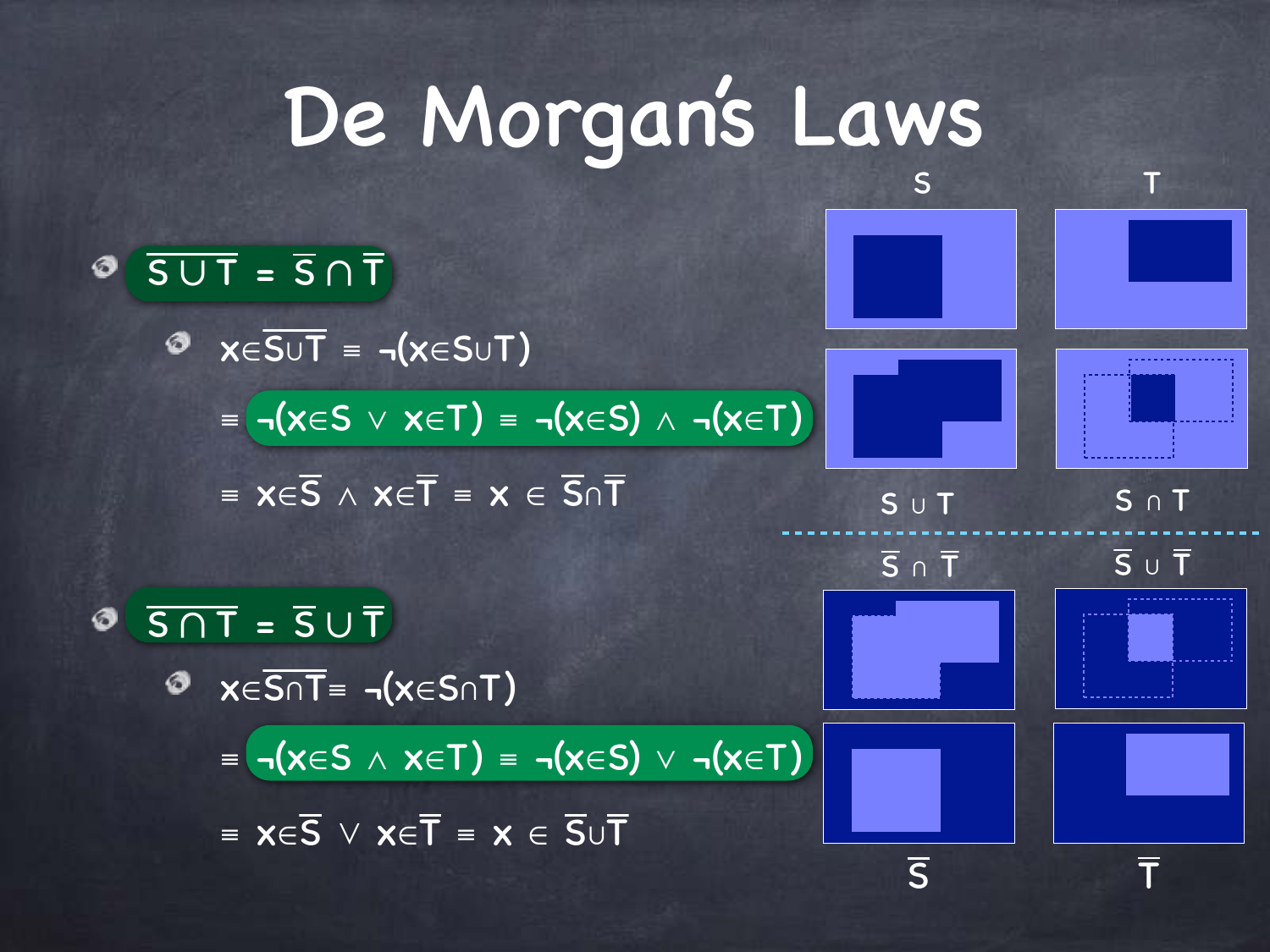## Distributivity

#### R ∩ (S ∪ T) = (R ∩ S) ∪ (R ∩ T) ◈

 $\mathcal{X} \in R \cap (S \cup T) =$  $= x \in R \wedge (x \in S \vee x \in T) = (x \in R \wedge x \in S) \vee (x \in R \wedge x \in T)$ ≡ x∈ (R∩S) ∪ (R∩T)

R ∪ (S ∩ T) = (R ∪ S) ∩ (R ∪ T)  $\circledcirc$  $\mathbf{\circ} \mathbf{x} \in \mathsf{R} \cup (\mathsf{S} \cap \mathsf{T}) =$  $= x \in R \vee (x \in S \wedge x \in T) = (x \in R \vee x \in S) \wedge (x \in R \vee x \in T)$ ≡ x∈ (R∪S) ∩ (R∪T)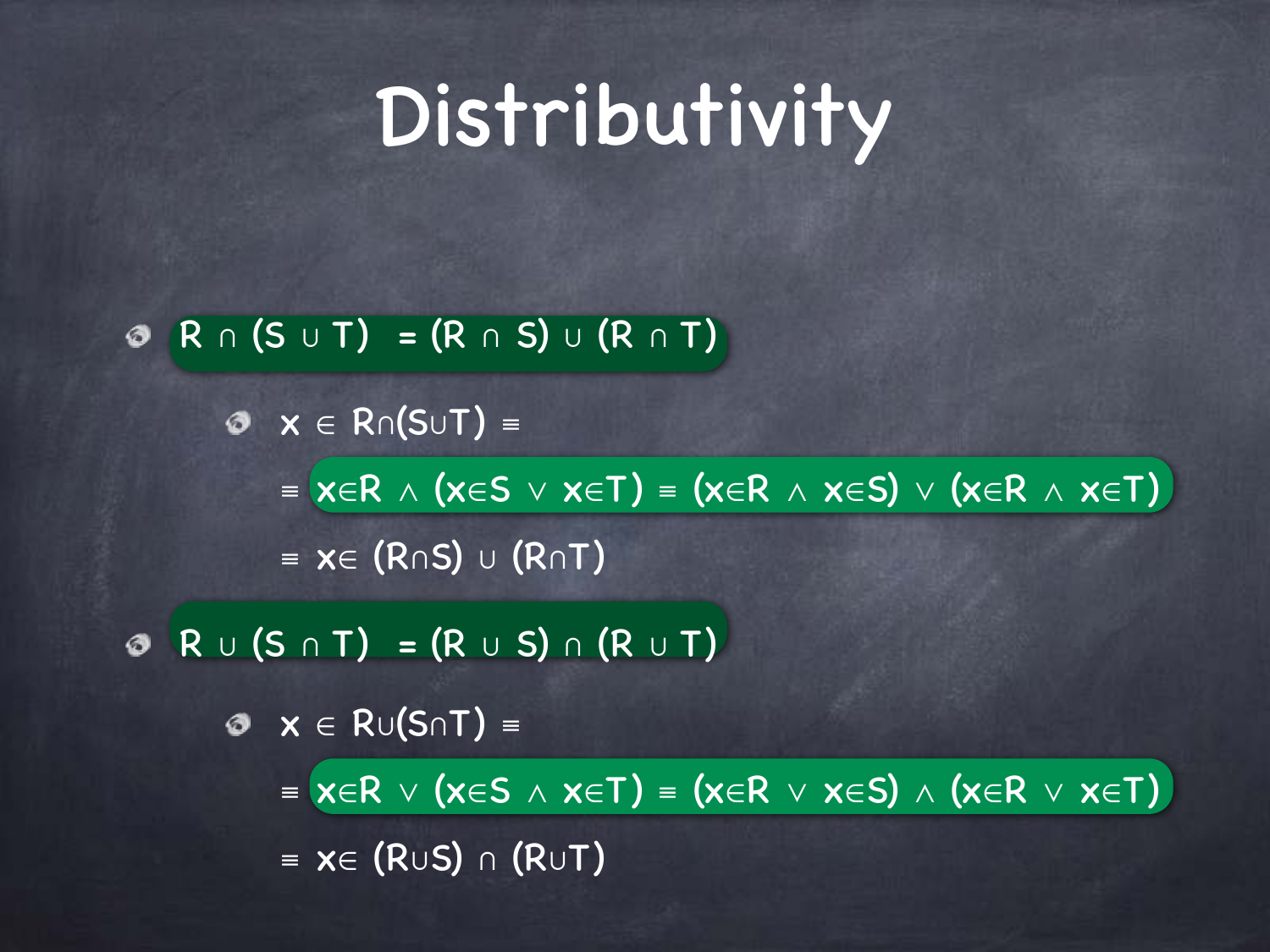### Set Inclusion

| $\boldsymbol{\mathsf{X}}$ | Winged(x)    | Flies(x)     | Pink(x)      |
|---------------------------|--------------|--------------|--------------|
| <b>Alice</b>              | <b>FALSE</b> | <b>FALSE</b> |              |
| <b>Jabberwock</b>         | <b>TRUE</b>  | <b>TRUE</b>  | <b>FALSE</b> |
| Flamingo                  | <b>TRUE</b>  | <b>TRUE</b>  | <b>TRUE</b>  |

PinkSet ⊆ FliesSet = WingedSet

**O** S  $\subseteq$  T same as the proposition  $\forall$ x  $x \in S \rightarrow \overline{x \in T}$ S ⊇ T same as the proposition ∀x x∈S ← x∈T  $\circ$  S = T same as the proposition  $\forall x \; x \in S \leftrightarrow x \in T$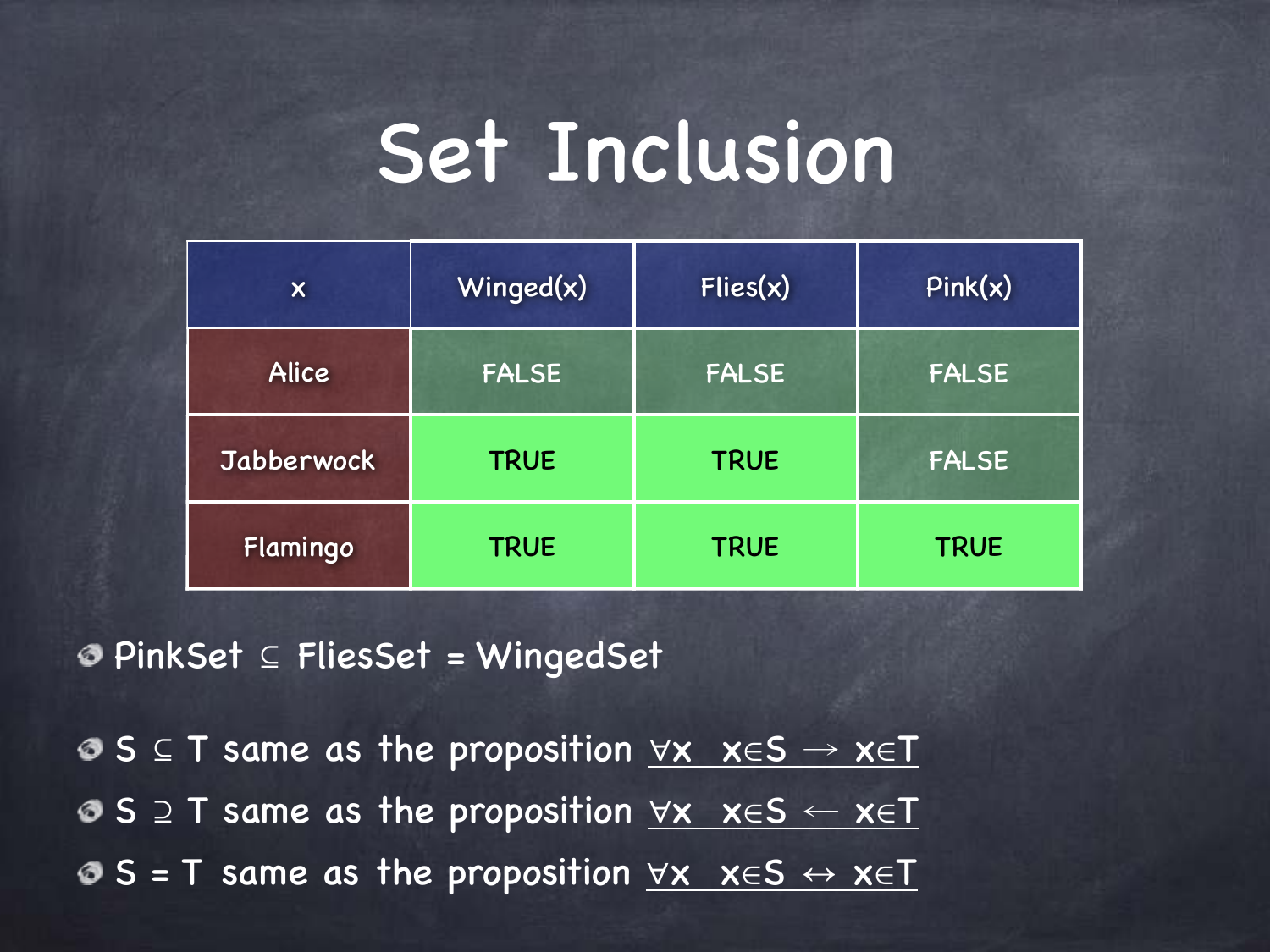#### Set Inclusion

**O** S  $\subseteq$  T same as the proposition  $\forall$ x  $x \in S \rightarrow x \in T$  $\odot$  If S =  $\oslash$ , and T any arbitrary set, S  $\subseteq$  T  $\bullet$   $\forall$ x, vacuously we have  $x \in S \rightarrow x \in T$ If S⊆T and T⊆R, then S⊆R Consider arbitrary x∈S. Since S⊆T, x∈T. Then since T⊆R, x∈R.  $S \subseteq T \longleftrightarrow \overline{T} \subseteq \overline{S}$ ∀x x∈S → x∈T ≡ ∀x x∉T → x∉S (contrapositive)  $= \forall x \times \overline{x} = \overline{1} \rightarrow x \in \overline{S}$ If no such x, already done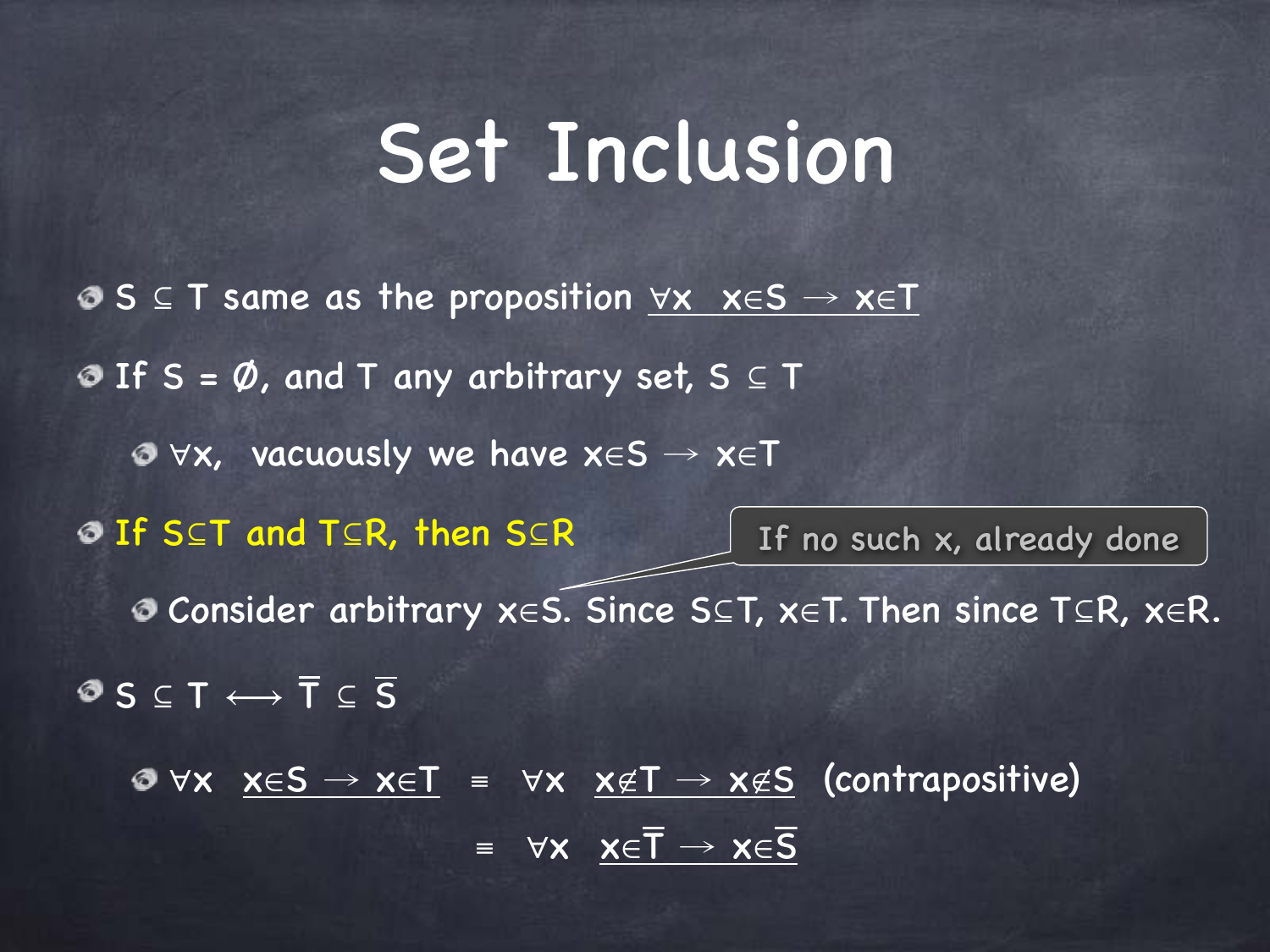## Proving Set Equality

To prove S = T, show S ⊆ T and T ⊆ S  $\emptyset$  e.g., L(a,b) = { x : ∃u,v  $\in \mathbb{Z}$  x=au+bv }  $M(a,b) = \{ x : ( gcd(a,b) | x ) \}$ [Recall] **Theorem**: L(a,b) = M(a,b) Proof in two parts:  $\mathcal{B} \mathsf{L}(a,b) \subseteq \mathsf{M}(a,b) : \mathsf{i.e.,} \forall x \in \mathbb{Z} \ x \in \mathsf{L}(a,b) \to x \in \mathsf{M}(a,b)$  $\mathcal{B} \mathsf{M}(a,b) \subseteq \mathsf{L}(a,b) : \mathsf{i.e., } \forall x \in \mathbb{Z} \quad x \in \mathsf{M}(a,b) \rightarrow x \in \mathsf{L}(a,b)$ Let x=au+bv. gla, glb  $\Rightarrow$  glx

First show that g∈L(a,b) (as the smallest +ve element in L(a,b))

Let x=ng. But  $g=au+bv \Rightarrow x=au'+bv'$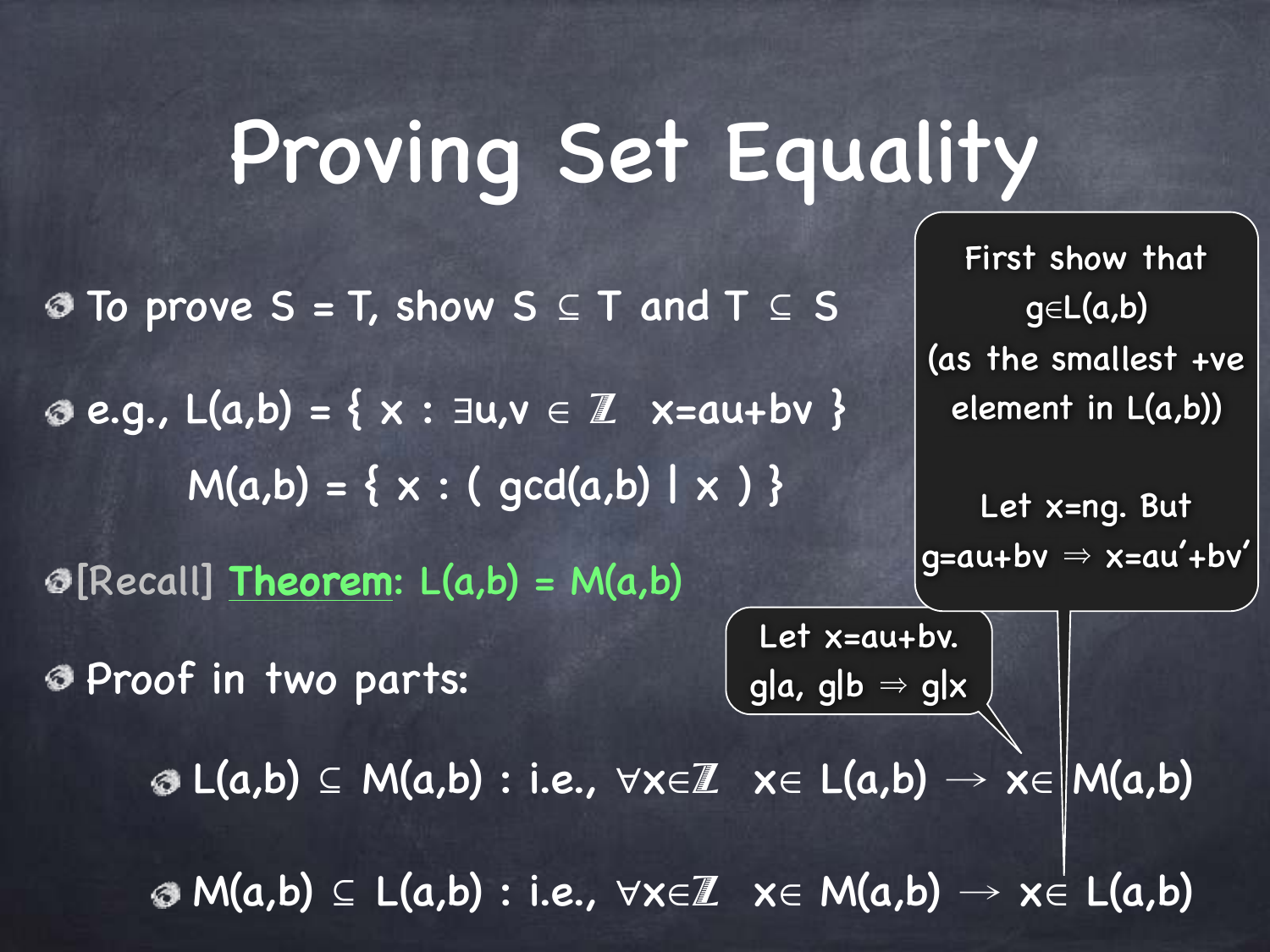#### Inclusion-Exclusion

|S| + |T| counts every element that is in S or in T

But it double counts the number of elements that are in both: ◉ i.e., elements in S∩T

So, |S|+|T| = |S∪T| + |S∩T|

Or, |S∪T| = |S| + |T| - |S∩T|



|R∪S∪T| = |R|+|S|+|T| - |R∩S| - |S∩T| - |T∩R| + |R∩S∩T|

|R∪S∪T| = |R| + |S∪T| - |R∩(S∪T)| = |R| + |S∪T| - |(R∩S)∪(R∩T)| = |R| + |S| + |T| - |S∩T| -( |R∩S| + |R∩T| - |R∩S∩T| )